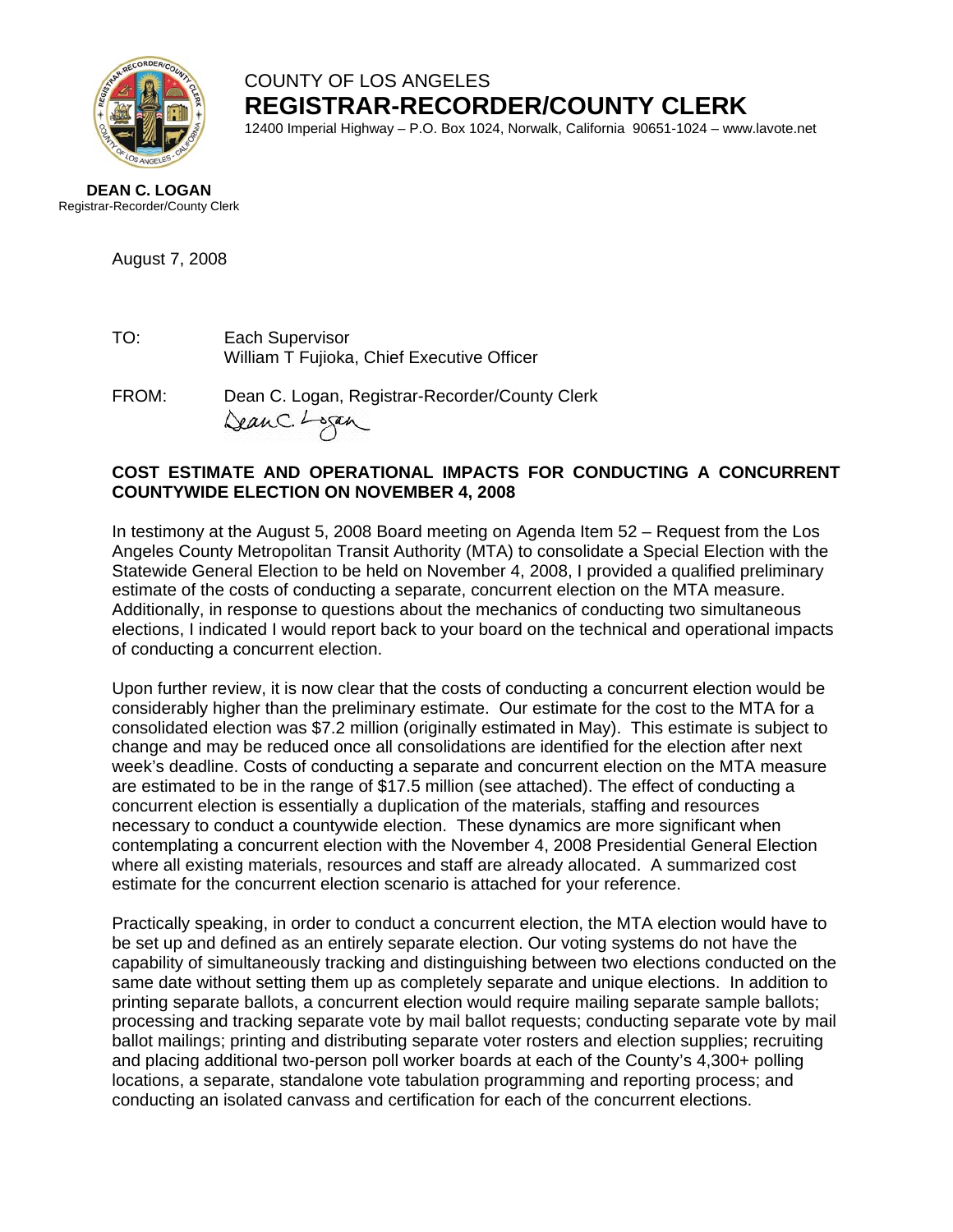My understanding is that the County has had minimal experience with a scenario of this nature. Past concurrent elections where both elections were administered by the Registrar-Recorder/County Clerk have been in very small jurisdictions as opposed to countywide; nor has a concurrent election ever been conducted during a Presidential General Election. The more familiar model of concurrent elections has been where another election official has conducted their election concurrent with the County's election (i.e. the City of Los Angeles or the City of Long Beach); whereas in the case of the MTA, I serve as the election official for both jurisdictions conducting the elections.

Given the nature and dynamics of the Presidential General Election, there are significant risks associated with conducting a concurrent countywide election on November 4, 2008. Projections are that the Presidential General Election will draw record-breaking voter turnout. Additionally, our Departmental resources and facilities will be stretched to maximum capacity. For the Presidential General Election alone, we will process more voter registration applications, vote by mail ballot requests, vote by mail ballots and provisional ballots than the Department has processed in any past election. The number of poll workers to be recruited, trained and placed at polling locations exceeds all past elections as well. Tabulation of the voted ballots contemplates full use of all precinct-based voting equipment (ballot readers and accessible voting units) and use of all central tabulation ballot readers at our Norwalk Headquarters. Conducting a concurrent election will require a redeployment of equipment and resources that will impact the administration and timely reporting of results for the Presidential General Election.

The cost estimate attached includes the costs of duplicate materials, separate ballot printing, mailing and canvassing. These costs are estimated based on a standard election calendar where our products and materials are a part of vendor production and work queues. The timeframes associated with this election may result in increased costs resulting from changes to production schedules outside of our control. Costs not yet contemplated in the estimate include the need for leasing additional facilities, increased staffing levels to support a concurrent countywide election and costs associated with voter education and awareness on the concurrent election procedures. While the magnitude of a countywide election on the MTA ballot measure would not mirror that of the Presidential General Election, these needs and their associated costs are significant and will be extremely difficult to coordinate under the legal deadlines and operational timeframes associated with November 4, 2008 election date.

I hope this information is helpful. Please let me know of any additional information or clarification you may need. Should a concurrent election occur, we will need to work closely with each of your offices to ensure the best possible service and outreach to the voters of Los Angeles County.

**Enclosure**